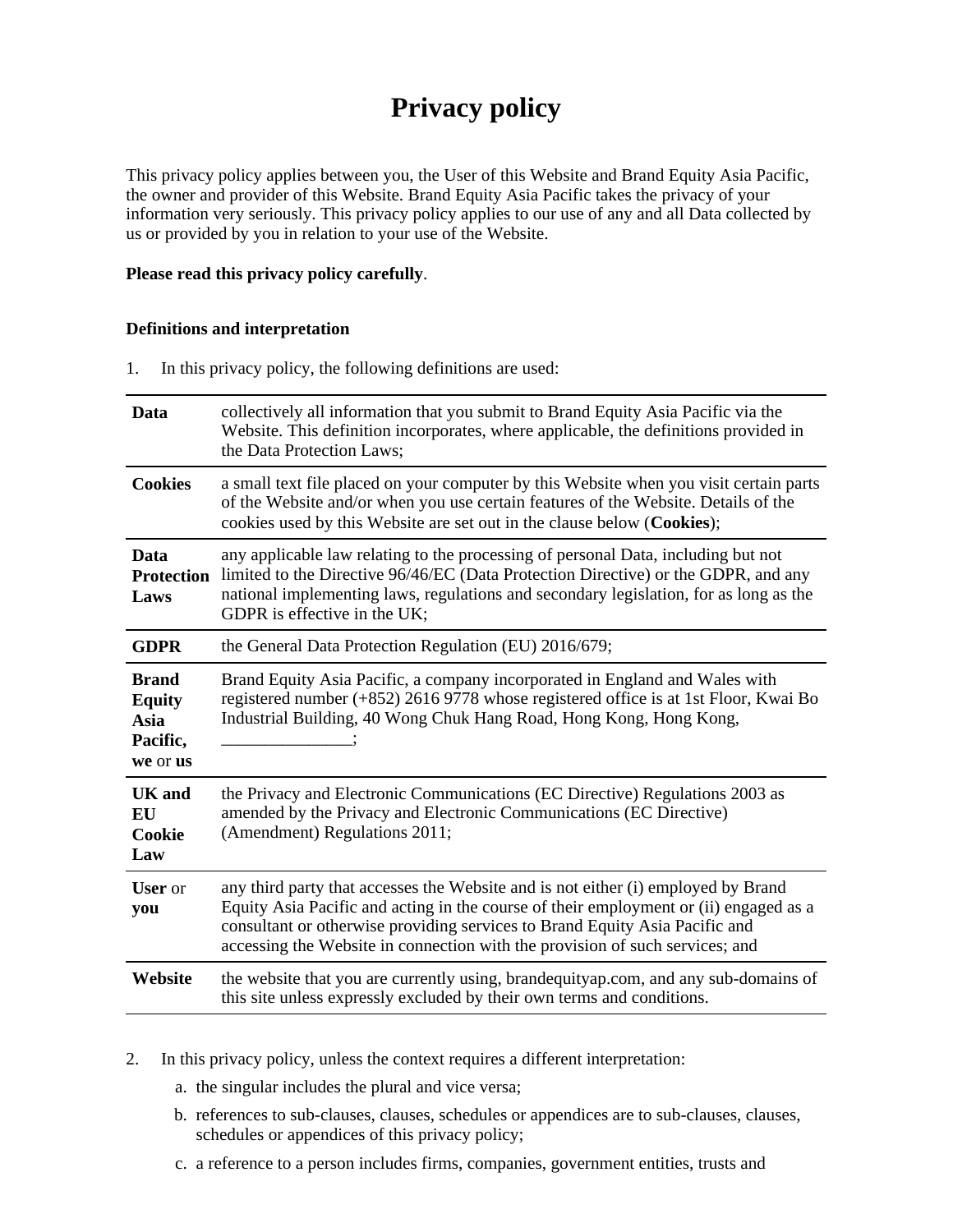partnerships;

- d. "including" is understood to mean "including without limitation";
- e. reference to any statutory provision includes any modification or amendment of it;
- f. the headings and sub-headings do not form part of this privacy policy.

# **Scope of this privacy policy**

- 3. This privacy policy applies only to the actions of Brand Equity Asia Pacific and Users with respect to this Website. It does not extend to any websites that can be accessed from this Website including, but not limited to, any links we may provide to social media websites.
- 4. For purposes of the applicable Data Protection Laws, Brand Equity Asia Pacific is the "data controller". This means that Brand Equity Asia Pacific determines the purposes for which, and the manner in which, your Data is processed.

# **Data collected**

- 5. We may collect the following Data, which includes personal Data, from you:
	- a. name;
	- b. job title;
	- c. contact Information such as email addresses and telephone numbers; in each case, in accordance with this privacy policy.

# **How we collect Data**

- 6. We collect Data in the following ways:
	- a. data is given to us by you; and
	- b. data is collected automatically.

# **Data that is given to us by you**

- 7. Brand Equity Asia Pacific will collect your Data in a number of ways, for example:
	- a. when you contact us through the Website, by telephone, post, e-mail or through any other means;
	- b. when you register with us and set up an account to receive our products/services;
	- c. when you elect to receive marketing communications from us;

in each case, in accordance with this privacy policy.

# **Data that is collected automatically**

- 8. To the extent that you access the Website, we will collect your Data automatically, for example:
	- a. we automatically collect some information about your visit to the Website. This information helps us to make improvements to Website content and navigation, and includes your IP address, the date, times and frequency with which you access the Website and the way you use and interact with its content.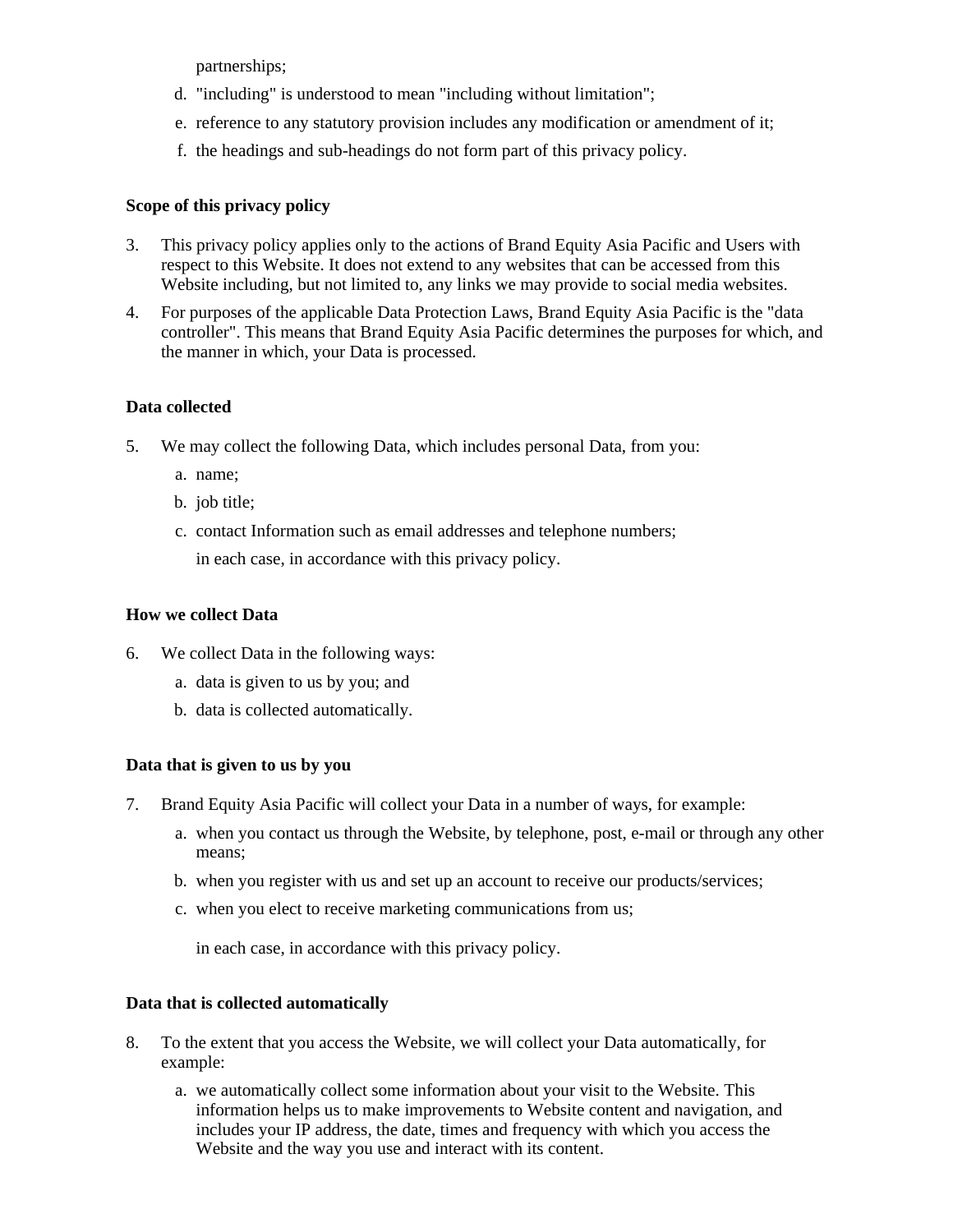b. we will collect your Data automatically via cookies, in line with the cookie settings on your browser. For more information about cookies, and how we use them on the Website, see the section below, headed "Cookies".

#### **Our use of Data**

- 9. Any or all of the above Data may be required by us from time to time in order to provide you with the best possible service and experience when using our Website. Specifically, Data may be used by us for the following reasons:
	- a. internal record keeping;
	- b. transmission by email of marketing materials that may be of interest to you;
	- c. contact for market research purposes which may be done using email, telephone, fax or mail. Such information may be used to customise or update the Website;

in each case, in accordance with this privacy policy.

- 10. We may use your Data for the above purposes if we deem it necessary to do so for our legitimate interests. If you are not satisfied with this, you have the right to object in certain circumstances (see the section headed "Your rights" below).
- 11. For the delivery of direct marketing to you via e-mail, we'll need your consent, whether via an opt-in or soft-opt-in:
	- a. soft opt-in consent is a specific type of consent which applies when you have previously engaged with us (for example, you contact us to ask us for more details about a particular product/service, and we are marketing similar products/services). Under "soft opt-in" consent, we will take your consent as given unless you opt-out.
	- b. for other types of e-marketing, we are required to obtain your explicit consent; that is, you need to take positive and affirmative action when consenting by, for example, checking a tick box that we'll provide.
	- c. if you are not satisfied about our approach to marketing, you have the right to withdraw consent at any time. To find out how to withdraw your consent, see the section headed "Your rights" below.
- 12. When you register with us and set up an account to receive our services, the legal basis for this processing is the performance of a contract between you and us and/or taking steps, at your request, to enter into such a contract.

## **Who we share Data with**

- 13. We may share your Data with the following groups of people for the following reasons:
	- a. our employees, agents and/or professional advisors to obtain advice from professional advisers;

in each case, in accordance with this privacy policy.

## **Keeping Data secure**

- 14. We will use technical and organisational measures to safeguard your Data, for example:
	- a. access to your account is controlled by a password and a user name that is unique to you.
	- b. we store your Data on secure servers.
- 15. Technical and organisational measures include measures to deal with any suspected data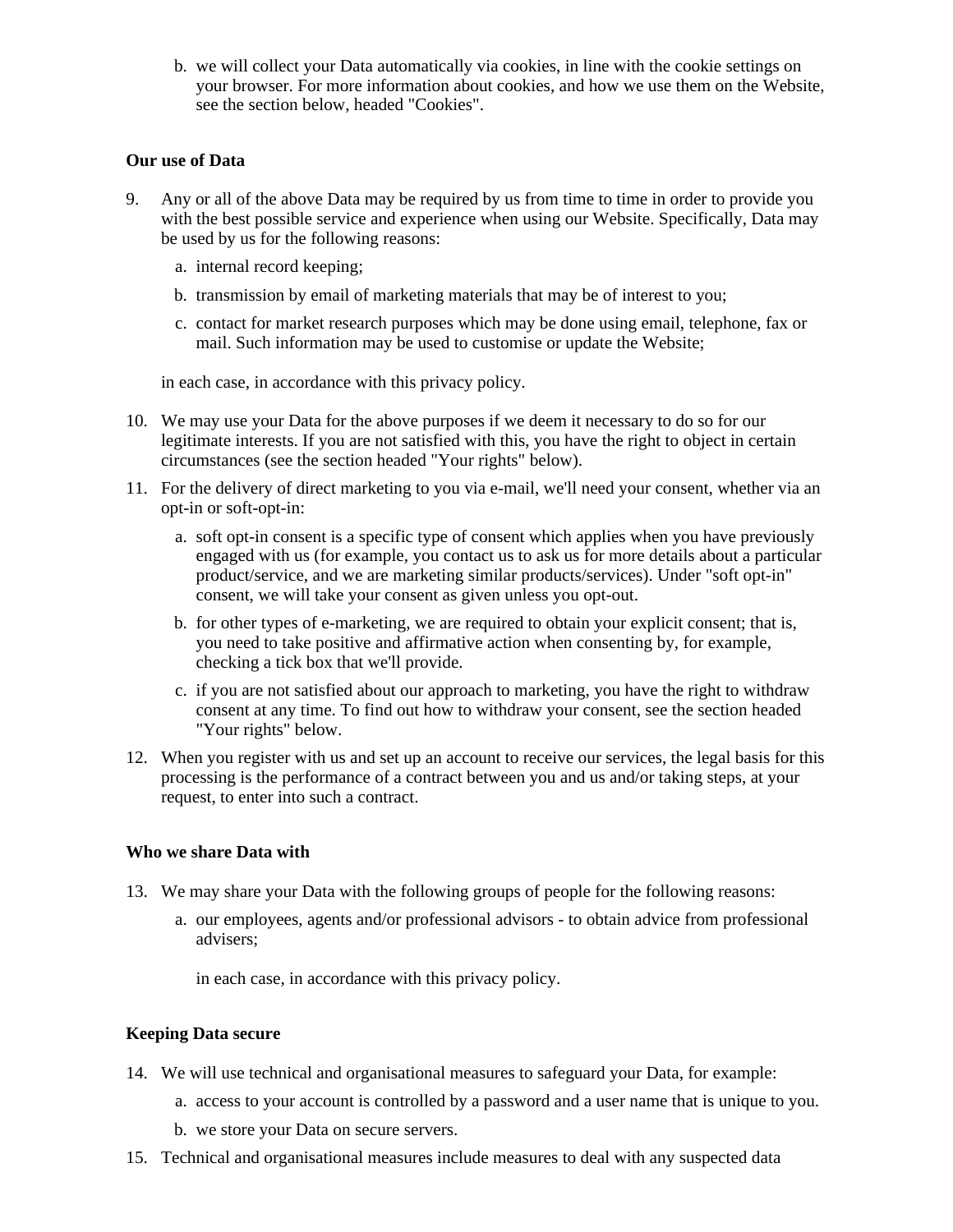breach. If you suspect any misuse or loss or unauthorised access to your Data, please let us know immediately by contacting us via this e-mail address: info@brandequityap.com.

16. If you want detailed information from Get Safe Online on how to protect your information and your computers and devices against fraud, identity theft, viruses and many other online problems, please visit www.getsafeonline.org. Get Safe Online is supported by HM Government and leading businesses.

## **Data retention**

- 17. Unless a longer retention period is required or permitted by law, we will only hold your Data on our systems for the period necessary to fulfil the purposes outlined in this privacy policy or until you request that the Data be deleted.
- 18. Even if we delete your Data, it may persist on backup or archival media for legal, tax or regulatory purposes.

## **Your rights**

- 19. You have the following rights in relation to your Data:
	- a. **Right to access** the right to request (i) copies of the information we hold about you at any time, or (ii) that we modify, update or delete such information. If we provide you with access to the information we hold about you, we will not charge you for this, unless your request is "manifestly unfounded or excessive." Where we are legally permitted to do so, we may refuse your request. If we refuse your request, we will tell you the reasons why.
	- b. **Right to correct** the right to have your Data rectified if it is inaccurate or incomplete.
	- c. **Right to erase** the right to request that we delete or remove your Data from our systems.
	- d. **Right to restrict our use of your Data** the right to "block" us from using your Data or limit the way in which we can use it.
	- e. **Right to data portability** the right to request that we move, copy or transfer your Data.
	- f. **Right to object** the right to object to our use of your Data including where we use it for our legitimate interests.
- 20. To make enquiries, exercise any of your rights set out above, or withdraw your consent to the processing of your Data (where consent is our legal basis for processing your Data), please contact us via this e-mail address: info@brandequityap.com.
- 21. If you are not satisfied with the way a complaint you make in relation to your Data is handled by us, you may be able to refer your complaint to the relevant data protection authority. For the UK, this is the Information Commissioner's Office (ICO). The ICO's contact details can be found on their website at https://ico.org.uk/.
- 22. It is important that the Data we hold about you is accurate and current. Please keep us informed if your Data changes during the period for which we hold it.

## **Transfers outside the European Economic Area**

23. Data which we collect from you may be stored and processed in and transferred to countries outside of the European Economic Area (EEA). For example, this could occur if our servers are located in a country outside the EEA or one of our service providers is situated in a country outside the EEA. We also share information with our group companies, some of which are located outside the EEA.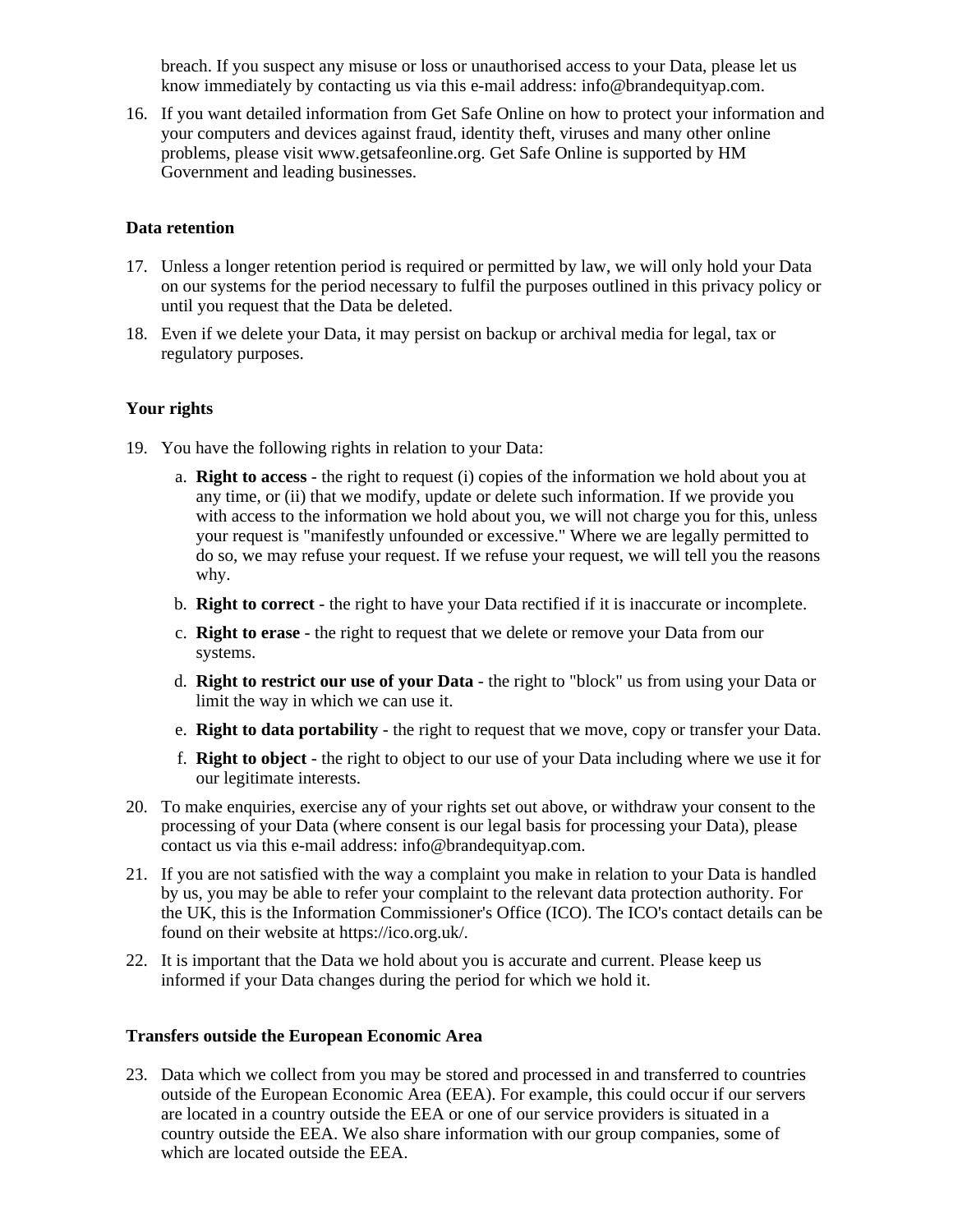- 24. We will only transfer Data outside the EEA where it is compliant with data protection legislation and the means of transfer provides adequate safeguards in relation to your data, eg by way of data transfer agreement, incorporating the current standard contractual clauses adopted by the European Commission, or by signing up to the EU-US Privacy Shield Framework, in the event that the organisation in receipt of the Data is based in the United States of America.
- 25. To ensure that your Data receives an adequate level of protection, we have put in place appropriate safeguards and procedures with the third parties we share your Data with. This ensures your Data is treated by those third parties in a way that is consistent with the Data Protection Laws.

## **Links to other websites**

26. This Website may, from time to time, provide links to other websites. We have no control over such websites and are not responsible for the content of these websites. This privacy policy does not extend to your use of such websites. You are advised to read the privacy policy or statement of other websites prior to using them.

## **Changes of business ownership and control**

- 27. Brand Equity Asia Pacific may, from time to time, expand or reduce our business and this may involve the sale and/or the transfer of control of all or part of Brand Equity Asia Pacific. Data provided by Users will, where it is relevant to any part of our business so transferred, be transferred along with that part and the new owner or newly controlling party will, under the terms of this privacy policy, be permitted to use the Data for the purposes for which it was originally supplied to us.
- 28. We may also disclose Data to a prospective purchaser of our business or any part of it.
- 29. In the above instances, we will take steps with the aim of ensuring your privacy is protected.

## **Cookies**

- 30. This Website may place and access certain Cookies on your computer. Brand Equity Asia Pacific uses Cookies to improve your experience of using the Website. Brand Equity Asia Pacific has carefully chosen these Cookies and has taken steps to ensure that your privacy is protected and respected at all times.
- 31. All Cookies used by this Website are used in accordance with current UK and EU Cookie Law.
- 32. Before the Website places Cookies on your computer, you will be presented with a message bar requesting your consent to set those Cookies. By giving your consent to the placing of Cookies, you are enabling Brand Equity Asia Pacific to provide a better experience and service to you. You may, if you wish, deny consent to the placing of Cookies; however certain features of the Website may not function fully or as intended.
- 33. This Website may place the following Cookies:

| <b>Type of Cookie</b>      | <b>Purpose</b>                                                                                                                                                                                                                    |
|----------------------------|-----------------------------------------------------------------------------------------------------------------------------------------------------------------------------------------------------------------------------------|
| Strictly necessary cookies | These are cookies that are required for the operation of our<br>website. They include, for example, cookies that enable you to<br>log into secure areas of our website, use a shopping cart or<br>make use of e-billing services. |
| Analytical/performance     | They allow us to recognise and count the number of visitors and                                                                                                                                                                   |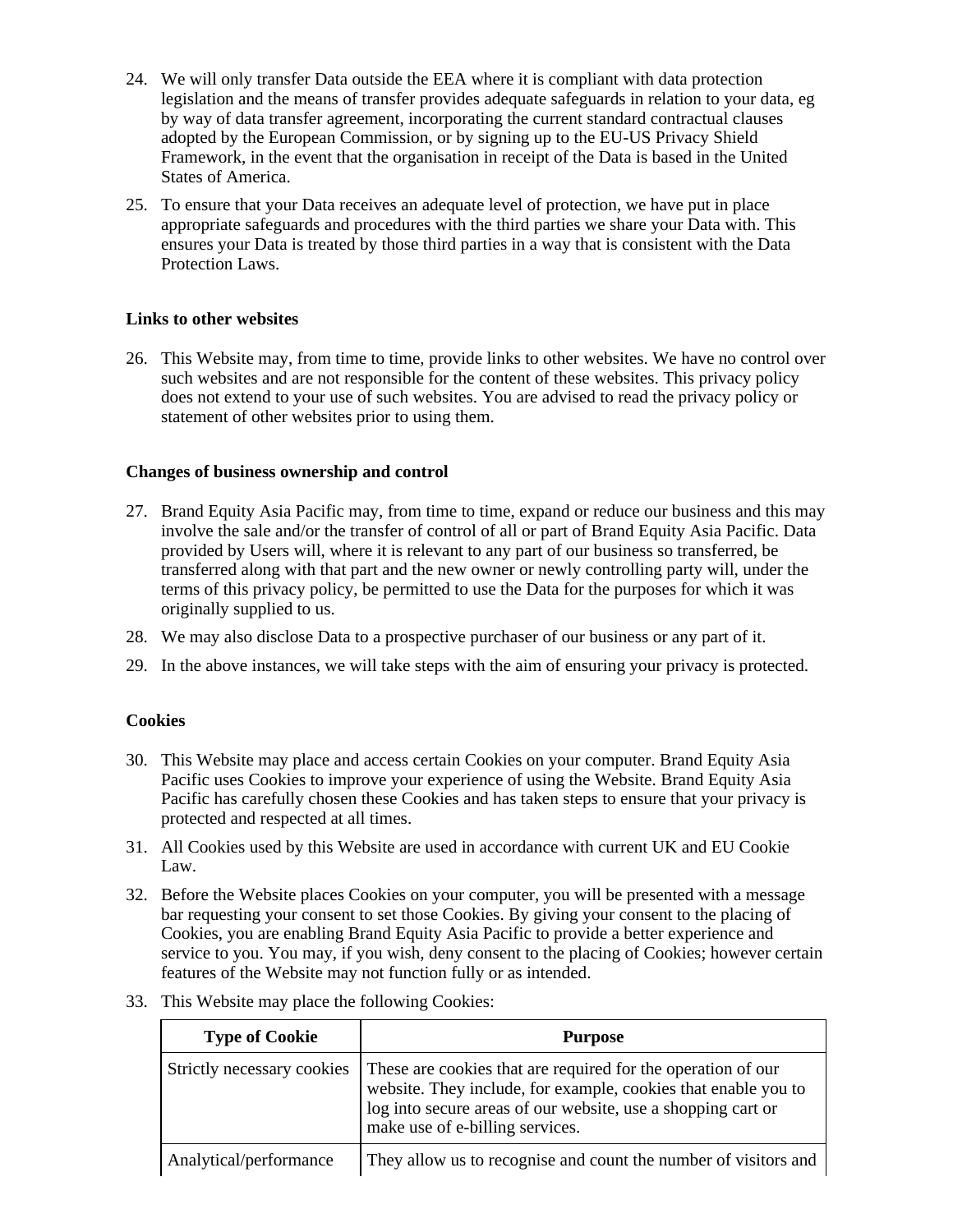| cookies | to see how visitors move around our website when they are<br>using it. This helps us to improve the way our website works, |
|---------|----------------------------------------------------------------------------------------------------------------------------|
|         | for example, by ensuring that users are finding what they are<br>looking for easily.                                       |

- 34. You can find a list of Cookies that we use in the Cookies Schedule.
- 35. You can choose to enable or disable Cookies in your internet browser. By default, most internet browsers accept Cookies but this can be changed. For further details, please consult the help menu in your internet browser.
- 36. You can choose to delete Cookies at any time; however you may lose any information that enables you to access the Website more quickly and efficiently including, but not limited to, personalisation settings.
- 37. It is recommended that you ensure that your internet browser is up-to-date and that you consult the help and guidance provided by the developer of your internet browser if you are unsure about adjusting your privacy settings.
- 38. For more information generally on cookies, including how to disable them, please refer to aboutcookies.org. You will also find details on how to delete cookies from your computer.

# **General**

- 39. You may not transfer any of your rights under this privacy policy to any other person. We may transfer our rights under this privacy policy where we reasonably believe your rights will not be affected.
- 40. If any court or competent authority finds that any provision of this privacy policy (or part of any provision) is invalid, illegal or unenforceable, that provision or part-provision will, to the extent required, be deemed to be deleted, and the validity and enforceability of the other provisions of this privacy policy will not be affected.
- 41. Unless otherwise agreed, no delay, act or omission by a party in exercising any right or remedy will be deemed a waiver of that, or any other, right or remedy.
- 42. This Agreement will be governed by and interpreted according to the law of England and Wales. All disputes arising under the Agreement will be subject to the exclusive jurisdiction of the English and Welsh courts.

# **Changes to this privacy policy**

43. Brand Equity Asia Pacific reserves the right to change this privacy policy as we may deem necessary from time to time or as may be required by law. Any changes will be immediately posted on the Website and you are deemed to have accepted the terms of the privacy policy on your first use of the Website following the alterations.

You may contact Brand Equity Asia Pacific by email at info@brandequityap.com.

# **Attribution**

44. This privacy policy was created using a document from [Rocket Lawyer](https://www.rocketlawyer.co.uk/) (https://www.rocketlawyer.co.uk).

**06 September 2018**